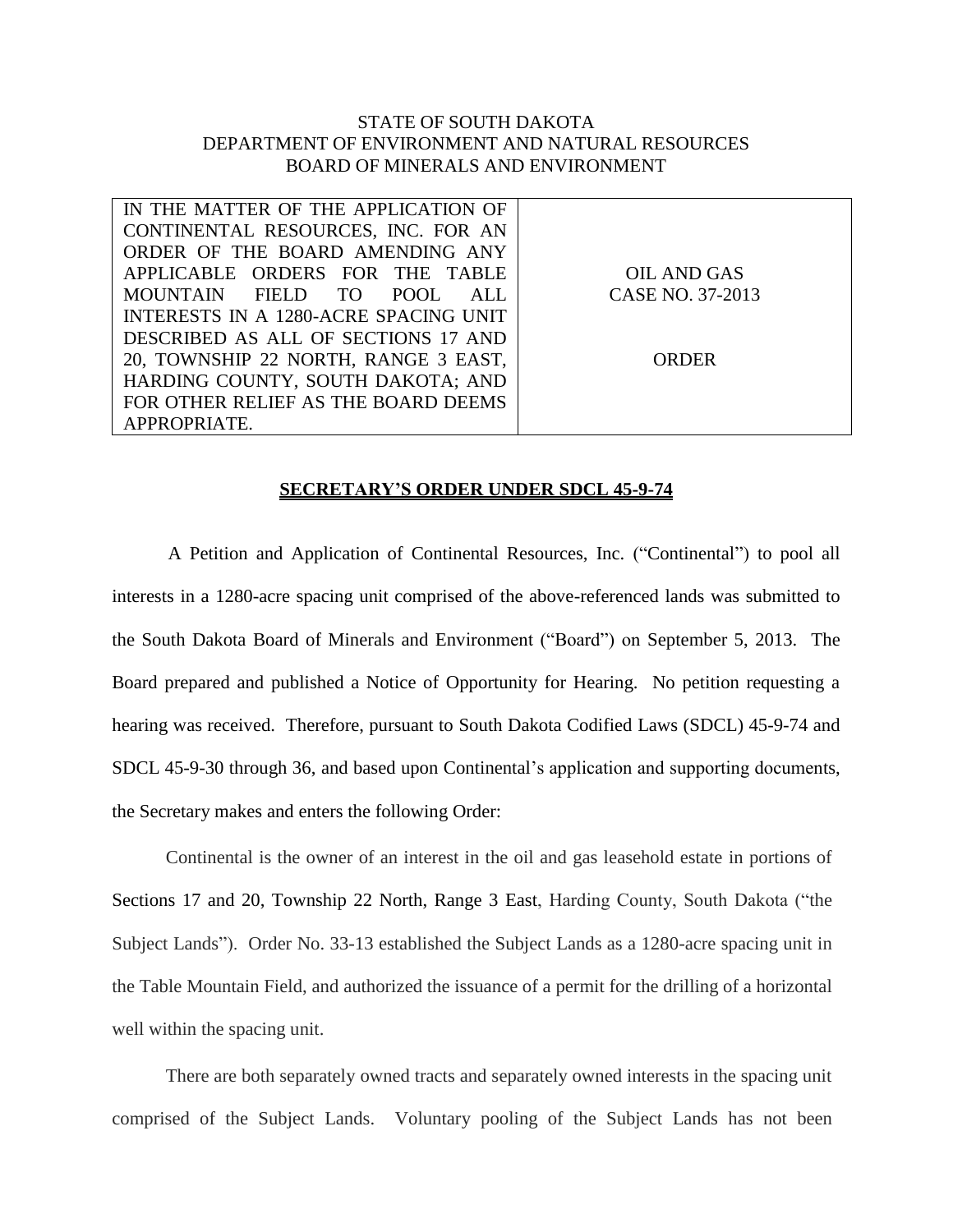accomplished.

Under the current case, Continental has requested that the Board pool all interests in the aforementioned spacing unit, and that the Board authorize Continental to drill, equip and operate the Rushworth 44-20H horizontal well within said spacing unit.

In Continental's opinion, pooling the Subject Lands will increase the ultimate recovery of the pool, prevent waste, prevent the drilling of unnecessary wells and protect correlative rights.

## **IT IS THEREFORE ORDERED**

A. Pooling of all interests in the 1280-acre spacing unit comprised of Sections 17 and 20, Township 22 North, Range 3 East, Harding County, South Dakota, is hereby granted for the Table Mountain Field. Continental is hereby authorized to drill, equip and operate the Rushworth 44-20H well.

B. All expenses incurred in drilling, equipping and operating the Rushworth 44-20H well on the spacing unit, plus a reasonable charge for supervision and interest, and all production from the well, shall be allocated to the various tracts within the spacing unit on the basis of the ratio of the number of acres contained in each separately owned tract to the number of acres in the spacing unit.

C. Operations incident to the drilling of a well on any portion of the spacing unit shall be deemed for all purposes the conduct of such operation upon each separately owned tract in the spacing unit, and production allocated to each tract shall, when produced, be deemed for all purposes to have been produced from each tract by a well drilled thereon.

D. Any owner of mineral interests in the spacing unit may elect to participate in the risk and cost of the drilling and operation of the Rushworth 44-20H well at any time prior to completion of the well upon the basis of full participation or upon terms and conditions mutually agreeable to Continental and the mineral interest owner.